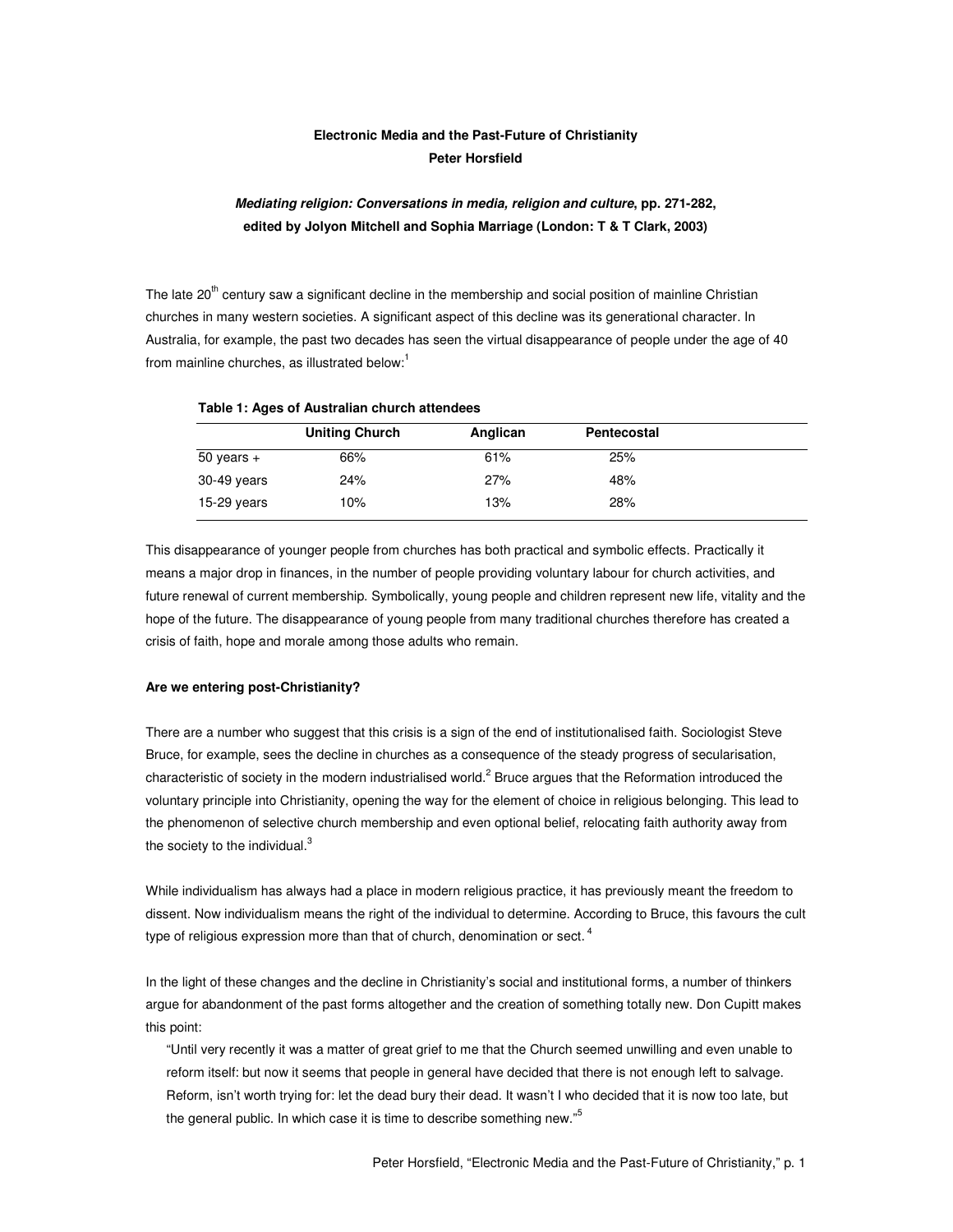I'm with those who see many of the current institutional forms of the Christian church as well past their use by date. I see great value in the post-modern exposé and dismantling of some of the Christian patriarchal superstructures that over the centuries have been the agency of colonial exploitation, destruction of indigenous cultures, suppression of dissent, the abuse and murder of women, and the suppression of the healthy diversity of human sexuality. Strategically also, there is great value in Cupitt's suggestion that concerned people of faith should cease bothering about trying to change the old and concentrate on facilitating the emergence of the new.

But I also have some questions about the concept of the de-institutionalisation of religious faith. Not because it undermines the power of the current institutions, but because I suspect that the concept of de-institutionalising of religious faith is not a de-institutionalising at all, but a **re-institutionalising** of religious faith **within the institutions of commercial mass media**. Social health, I believe, lies in the maintenance of diversity, and that involves maintaining robust social institutions that contend with the institutional forms constructed and preferred by commercial media.

I believe there is great potential in the current ferment. In faith terms, it can be seen as a creative God pruning the old in order for new life and new forms to come forth. Continuing the gardening metaphor, this process of composting what has died to feed the living has been part of the Christian heritage since its beginnings.

## **Church analyses of the crisis**

A range of Christian missiologists, strategists and theological writers have been addressing themselves to this changing social position of churches. Part of this response has involved strategies for helping churches redefine and reposition themselves. Many of these strategies are retrograde – their operating assumption seems to be a Christendom model of social dominance, political coercion, patriarchal imposition and moral imperialism. It seems as if a major commercial industry has now arisen around selling solutions to churches in crisis.

For many thinkers, Thomas Kuhn's<sup>6</sup> concept of paradigm shift has become a common device for explaining the changed social relationships most western churches now find themselves in. In missiology, for example, Loren Mead of the Alban Institute, identifies three paradigms: the Apostolic, the Christendom, and the Emerging paradigms.<sup>7</sup> In theology and church history, Hans Kung's recent major survey of Christian history uses a paradigmatic approach, describing six major paradigms in Christian history.<sup>8</sup>

While this paradigmatic approach falls into all the traps and restrictions of grand narrative constructions, they can provide a useful bridge and construct of coherence for many from which to conceptualise the specifics of the present situation.

## **The missing factor: the place of media**

What is missing from most church analyses of the present situation, however, is any sort of consideration of the part played by changes in the social structures of mediated communication. Five years ago I surveyed ten recent theological texts addressing issues of theology and culture. Of the ten, only one made any mention of media as a significant factor in their cultural analysis. I think this represents more than an oversight. From my work and conversations with church leaders, I have identified a number of methodological or structural factors that create blindness in the minds of many church leaders to the importance of media within culture and cultural change: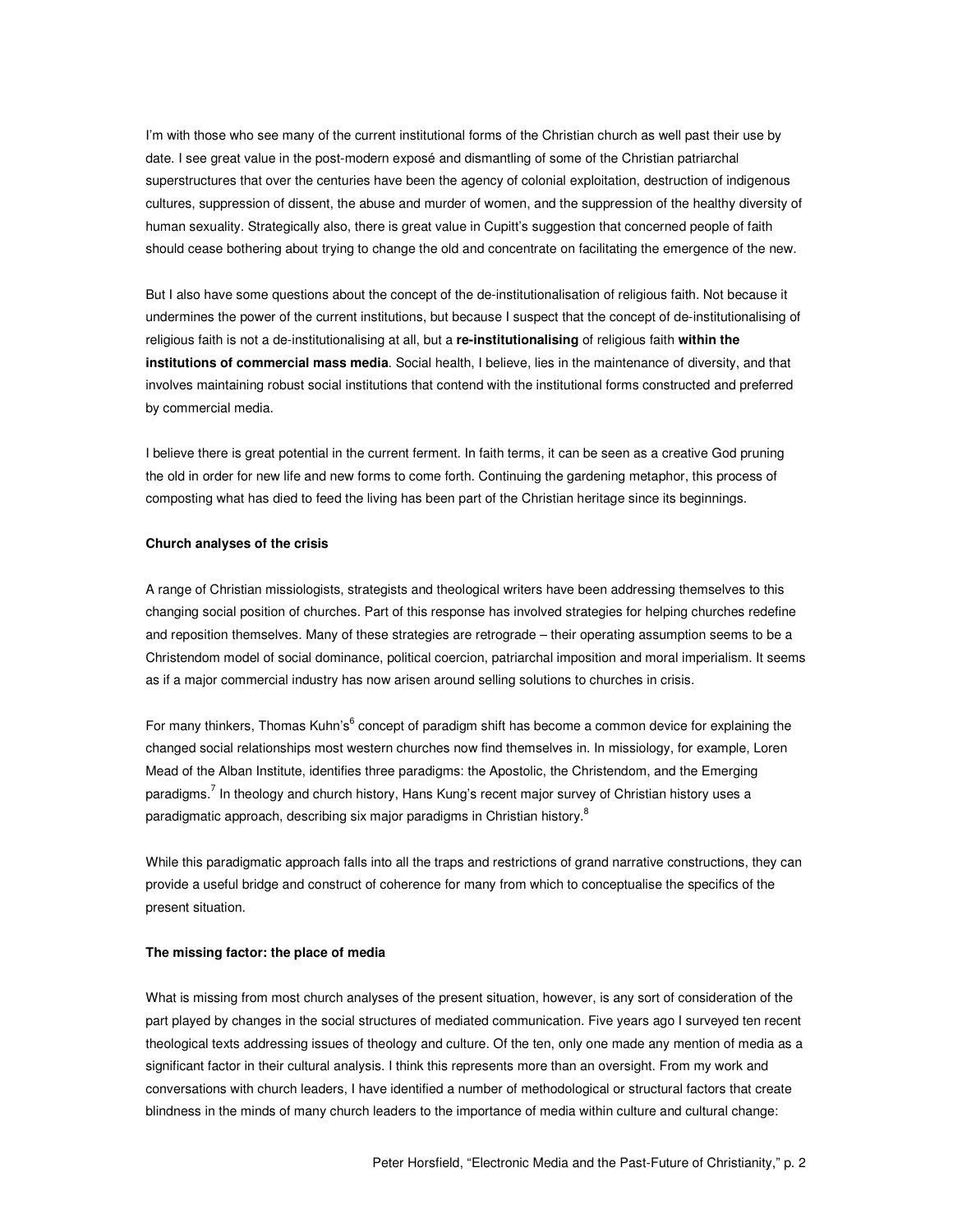- A tendency to view media within an instrumental rather than a cultural framework;
- an intellectual disdain for electronic media as a lower form of culture that is unworthy of theological consideration;
- a tendency to think of faith within an Enlightenment frame of ideas and institutional forms, neglecting other important expressions of faith such as everyday practices, visual and material culture;
- personal media preference. The age and education of most church leaders place them into different mediacultural sub-groups to those of later generations.
- professional practices that lock religious leaders into a particular media culture. Many church leaders tell me - sometimes proudly, sometimes dismissively - that they're too busy to watch television or go to the movies. Their major media activities are reading books and journals, activities that put them out of touch with the most common media practices of the people to whom they're supposed to be communicating.

## **Reframing perspectives**

Part of my professional role for a number of years was to try to reframe these dominant understandings so that churches could begin to engage electronic media-culture in a more positive and less oppositional way.

One of the practical difficulties in doing this is that there is no single, nor simple coherent theory of media and cultural change that one can draw on in order to break open the firm instrumental ideological mindset of most church leaders and theologians. One needs to be honest to the complexity of media-culture theory, but if one is too complex or goes into too much detail, you reinforce the instrumental view because it is at least simple and usable.

Elizabeth Eisenstein notes the difficulties of finding a good balance in her analysis of the social impact of printing on  $15<sup>th</sup>$  and  $16<sup>th</sup>$  century Europe. She writes,

When dealing with these transformations it is important to strike the right balance between the uninformed enthusiasts who assume printing changed almost everything and the scholarly sceptics who hold it changed nothing. The enthusiasts overestimate the initial changes wrought by print and forget that pre-literate folk were not much affected… The sceptics… do not appreciate the danger that comes from *underestimating* its true dimensions.<sup>9</sup>

The approach I have used in consultations and workshops with church leaders has the following theoretical framework, in outline:

- 1. Using a concept gained from Stewart Hoover,<sup>10</sup> I challenge the metaphor of the media as instruments and propose the metaphor of media as the web of culture, the framework upon which all other cultural activities and institutions are located and constructed.
- 2. Drawing on the work of theorists such as Walter Ong, I explore ways in which the characteristics of different media shape or influence the cultural characteristics of those activities constructed through their mediation and ways in which changes in cultural forms can be correlated with changes in structures of mediation.<sup>11</sup>
- 3. I explore ways in which electronic-based technologies of communication are contributing to changes in the fabric and shape of the cultural web.
- 4. I propose that these changing patterns of mediated culture are producing major consequences for faith ideologies, practices and institutional forms that were developed to be relevant to the web of previous media cultural contexts. The structural blindness of religious thinkers and leaders to the social constructive role of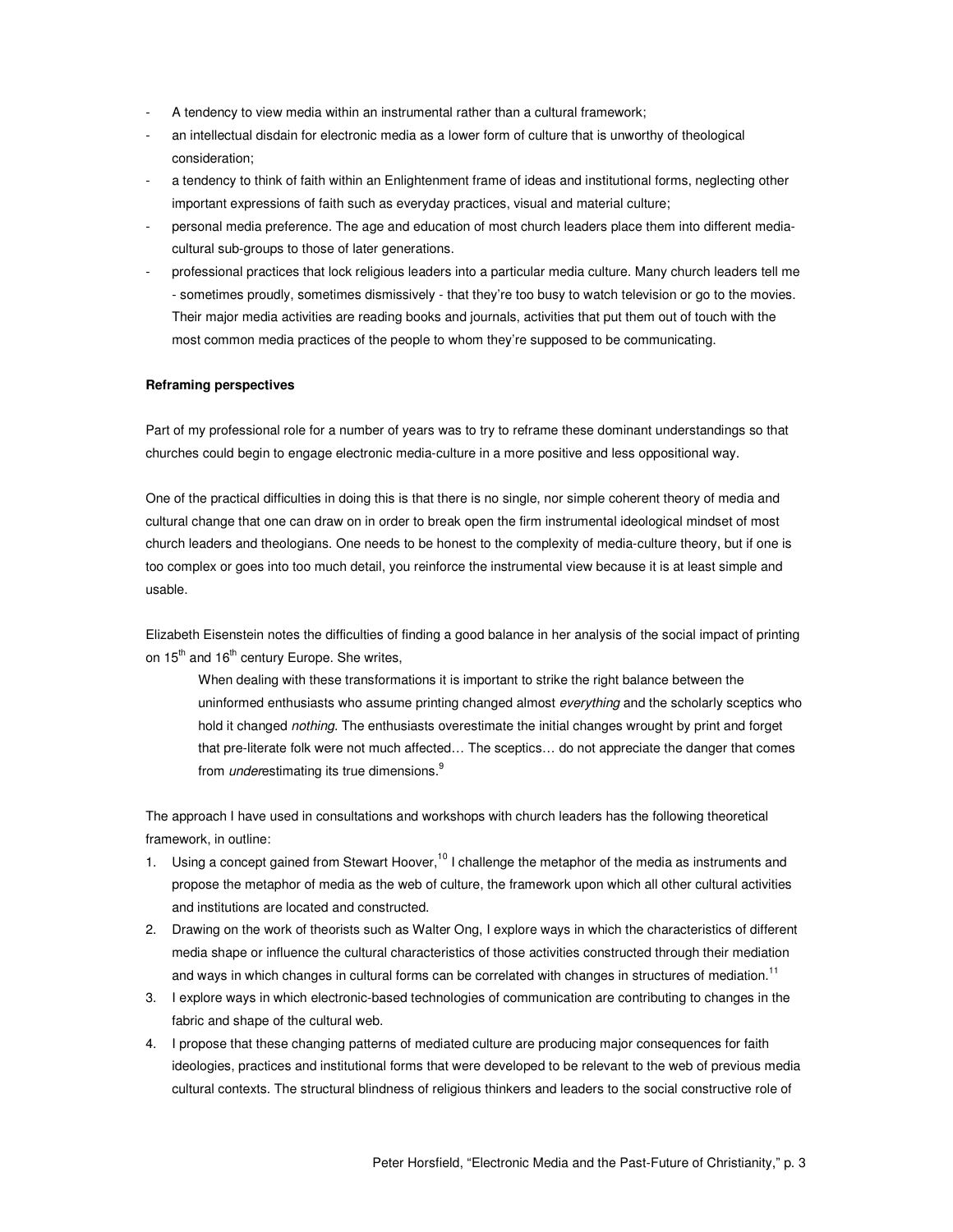media means that religious institutions, which are significantly affected by these changes, lack an adequate analysis on which to respond to them.

#### **Media contests in the development of Christianity**

This lack of appreciation for the culturally constructive role of media means that the significant role that media have played in the cultural and institutional development of Christianity over the centuries has been relatively unexplored. As a result, valuable lessons that could be drawn from Christian history that would provide useful perspectives on current developments and possible future responses are simply undeveloped. Two specific instances from Christian history may serve to illustrate that the current turmoil being experienced within churches today, prompted by the electrifying of the global media web, has precedents in Christian history.

#### **Opposition to writing in the early church**

A persistent issue I have found in working with church leaders around the issue of electronic media is their fear that engaging electronic media seriously will compromise Christian faith. Most Christian leaders I work with are strongly influenced in their cultural thinking by the framework articulated by Richard Niebuhr in his book Christ and culture. There, Niebuhr defines faith (or Christ) and culture as separate entities - overlapping and intertwined certainly, but still capable of separate identification. For most church leaders, Christianity is a distinct body of ideas and practices, defined and defended most effectively in theological books and journals. In this common view, electronic media are seen as more than just another form of mediation: their very structure as well as common content are seen a significant threat to Christianity as a thoughtful, ordered, and authoritative faith structure.

One of the useful perspectives of postmodern criticism has been to challenge this view. Far from being a single, unitary, discreetly bounded entity that has moved systematically and paradigmatically through history, writers such as Kathryn Tanner<sup>12</sup> argue that Christianity has always been a diverse, messy and often contradictory movement of individuals, institutions, sentiments and practices that are continually in the process of being constructed, de-constructed and re-constructed in the concrete lives of its adherents and institutions. Christian identity is a continual task, not an accomplishment.

Within this complex dynamic, differences generated by differences in how faith was mediated, and the various power contests associated with those forms of mediation, have been significant factors in how Christianity has developed.

Given the current hegemonic identification of Christianity with written and printed text, it is instructive to note that the adoption of text in the transmission of Christian faith was the cause of strong conflict in the first several centuries of Christianity. The opposition to writing was so strong that one of the early fathers, Clement of Alexandria, in the early third century, felt it necessary to name these objections and respond to them explicitly when writing (!) the first chapter of his book, Stromateis.

## The objections being voiced, as identified by Clement were these:

The living voice was the best medium for the communication of Christian truth. Writings were public and it was wrong to cast pearls before swine. To write implied that one was inspired by the Holy Spirit and this was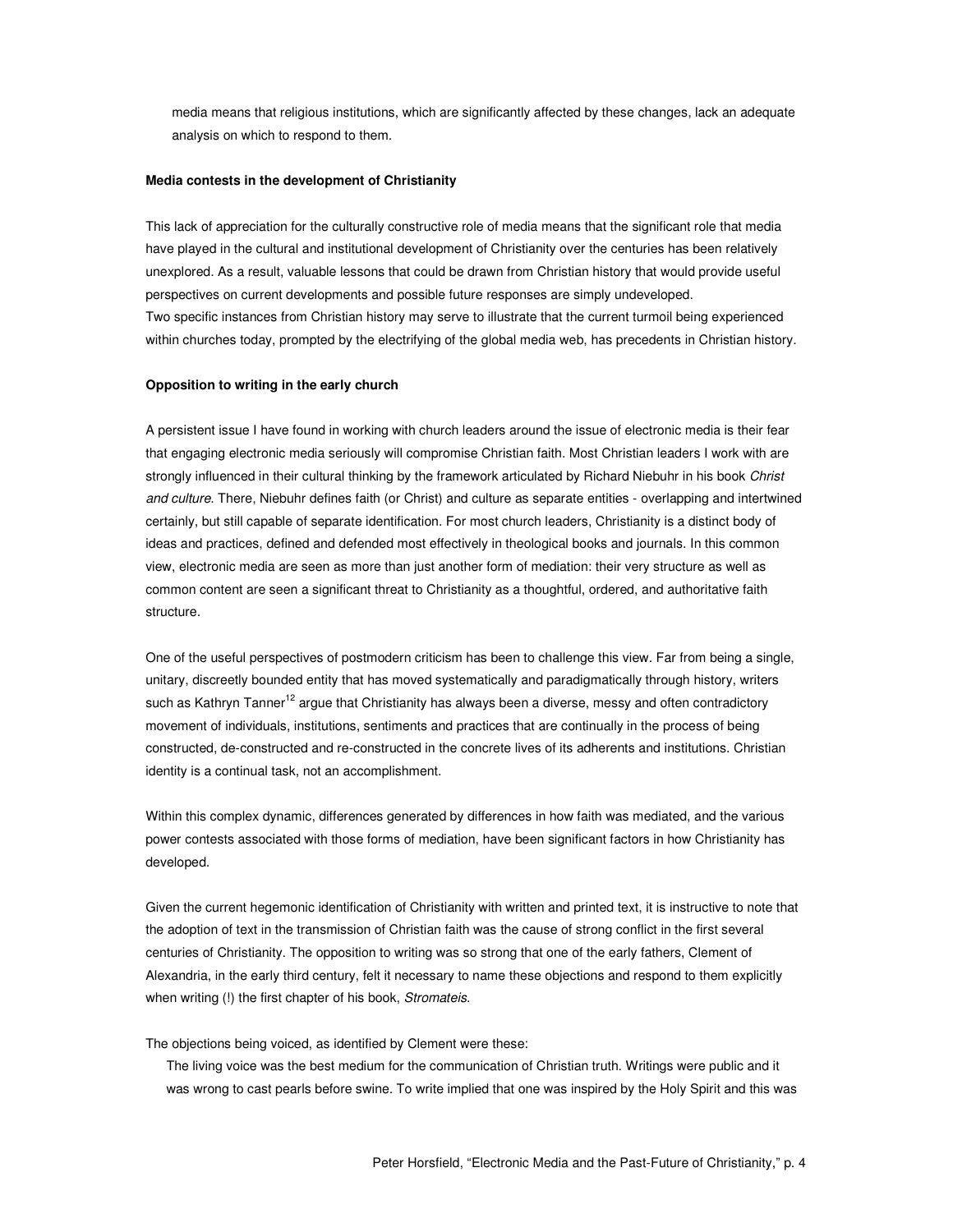a presumptuous claim. If one must write, it were better that one should write badly. The heretics had shown that a clever style could mislead and corrupt.<sup>13</sup>

These objections indicate an implicit recognition by those with roots in oral forms of discourse that adopting a different mediation of faith would involve significant changes to how faith is understood, embodied, communalised and passed on.

Clement in his work provided counter arguments for each of these objections. Writing had distinct advantages, and not to write simply abandoned the field to those who would use it anyway for adverse purposes. It is obvious that Clement's view won out. Christian men in this period, particularly highly literate men such as Clement and Origen from the literate cultural centre of Alexandria, played a major role in intentionally moving Christianity from the cultural fringes of the Greco-Roman world into the very centre of its cultural life and philosophy.

Writing was not the only influence in this – but it was a very significant one. Writing provided liberties of action that were fundamental to the formulation and ascendancy of Christian ideas and organisational structures within the Roman Empire. Origen, for example, is said to have assembled a team of trained word processors who churned out by hand a massive 6,000 works, only a few of which have survived. 'Stenographers copied his sermons and lectures in shorthand, secretaries transcribed the notes, and calligraphers produced elegant copies.' The stature of biblical studies was increased by Origen's Hexapla, 'a kind of study of the Old Testament. It had six parallel columns, one of the Scripture in Hebrew, and the other five of various Greek translations.<sup>14</sup>

In this deliberate strategy of cultural re-mediation of faith, the formal defining features of Christianity were changed profoundly and the die was cast for its future development into a universal religion within the universal culture of Hellenism. Hans Kung notes the changes brought by these influential Christian men of letters:

"The centre of Christian theology is now no longer, as in Paul, Mark and the New Testament generally, the cross and resurrection of Jesus. Now largely speculative questions stand in the centre: how the three hypostases in the one Godhead are related; how the incarnation of the divine Logos and the bridging of the Platonic gulf between the true, ideal, heavenly world and the untrue, material, earthly world is to be envisaged; how Jesus can be described as the God-man.... There is no mistaking the fact that already among the early Greek fathers the main theological interest shifted from the concrete salvation history of the people of Israel and the Rabbi from Nazareth to the great soteriological system."<sup>15</sup>

This universalising of Christian thought laid the basis for Christianity to become the religion of the Empire, and the imposition of an institutional order and creedal ideology that has been normative to this day. There were many alternative understandings and interpretations of what being Christian meant, but they were never able to exert the same influence in a centralised manner because their mediation of faith was decentralised, contextual, and fluid.

One of those streams of alternative understanding and organisation was in the oral-charismatic Christian communities, whose leadership included a high proportion of women. In the dynamic messiness of contestation, the power brought by writing was an important factor in determining who had access to the processes within which significant decisions were made. This included, for example, specific actions to ban Christian women from writing and to suppress and declare as heretical women-lead oral-prophetic communities, such as the Montanists.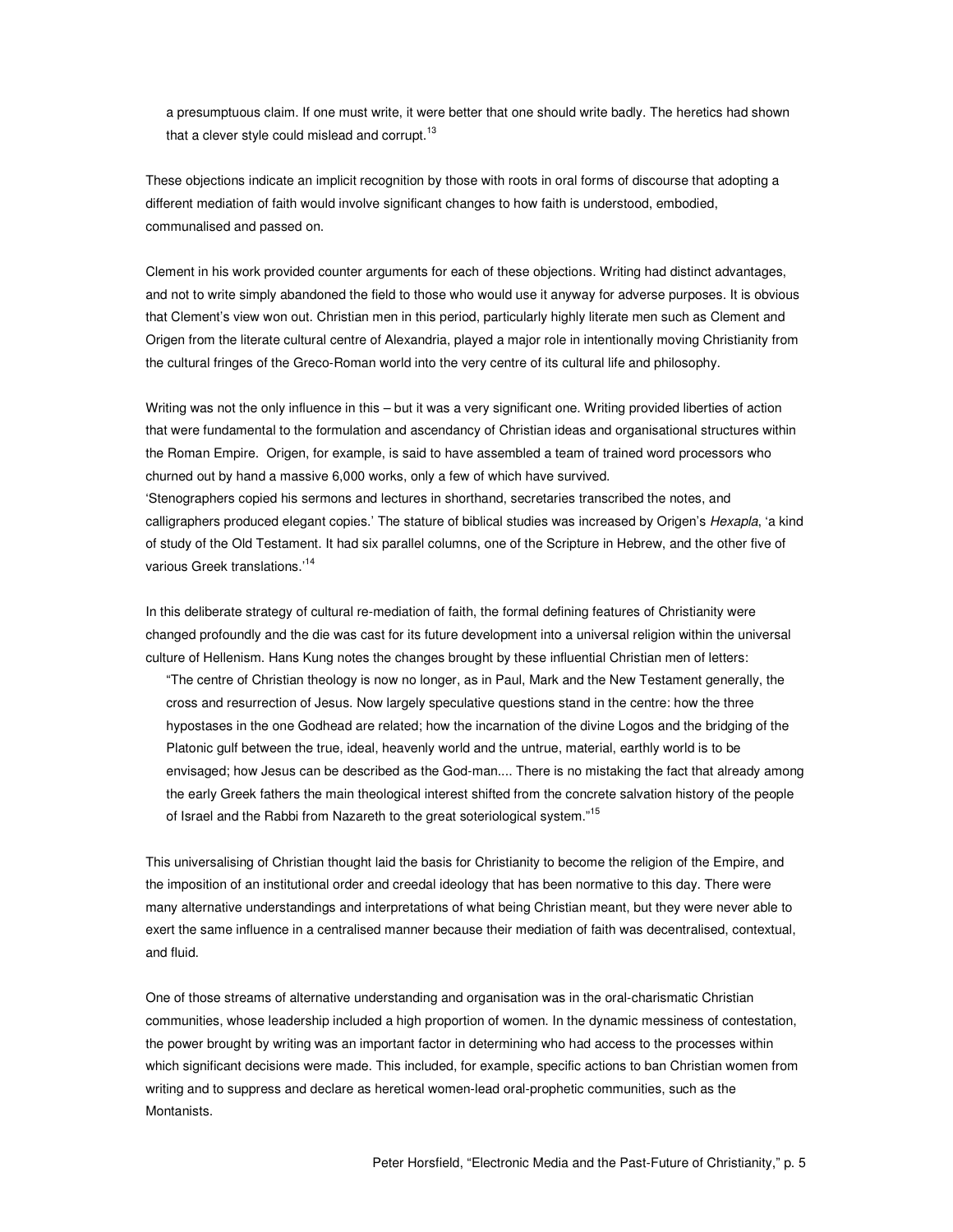The contest around oral and written mediation of Christian faith in early Christian communities is a rich area waiting further research.

#### **What reality do words of faith refer to?**

Several years ago I viewed a quite gruesome but powerful commercial film called Butterfly Kiss. It tells the story of a sexually-abused and self-abusive young woman called Eunice who is travelling through northern England in search of a mother-like figure called Judith. On her travels, she is propositioned sexually by a number of men, to whom she responds by killing them. A waitress called Miriam, a symbol of the good, befriends her and travels with her to help her find Judith and prevent her from killing people. In the middle of the movie, there is a scene in which Eunice discloses to Miriam her deep anguish:

'I've been forgotten. I kill people, and nothing happens... You'd think that God would smite me, or take me into bondage. But nowt! He doesn't see me. He doesn't see me. It's like I've disappeared and become invisible.'

The scene struck me particularly powerfully at the time because of work with people who were survivors of sexual abuse within church communities, for whom these are common existential and theological questions. Eunice's experience also struck me as emblematic of a recurring question I hear, particularly from young people, of faith validation. What 'reality' do words of faith refer to or invoke?

In her study, Seeing the Lord: resurrection and early Christian practice, Marianne Sawicki provides an analysis of the construction of faith meaning in the New Testament period and the influences of different mediations of faith in that construction.

Sawicki notes that the earliest sayings and stories of Jesus travelled across Palestine and across social frontiers for the most part as oral recitations, not as written texts. These oral recitations shared characteristics common to many forms of oral history and story-telling, in which the past was recounted, adapted and continually made real in the present in the person and actions of the story-teller or the oral prophet.

Jesus himself stood in this tradition. He was itinerant, validating his words by deeds: exorcising demons, healing and performing wonders. His teachings were improvised and adapted for the situation. The earliest Christian prophets and story-tellers followed this teaching and working style of Jesus: they travelled, exorcised demons, healed, preached in the name of Jesus, and uttered new sayings as if they came from the mouth of Jesus himself. Resurrection was proclaimed as a real-time experience: Jesus was not remembered as someone from out of the past whose life had closed. 'The prophetic way was to proclaim that one now lives and works among the people, who is Jesus, who died.<sup>14</sup> The Jesus who died was identical with this person speaking and making things happen in the midst of the people.

There were a range of advantages in this mode of communicating faith. It located faith within people through the richness of presence, voice and personal actions that produced physical effects. It also allowed for the past to be continually adapted relevantly to the present through the process of creative re-membering and re-telling.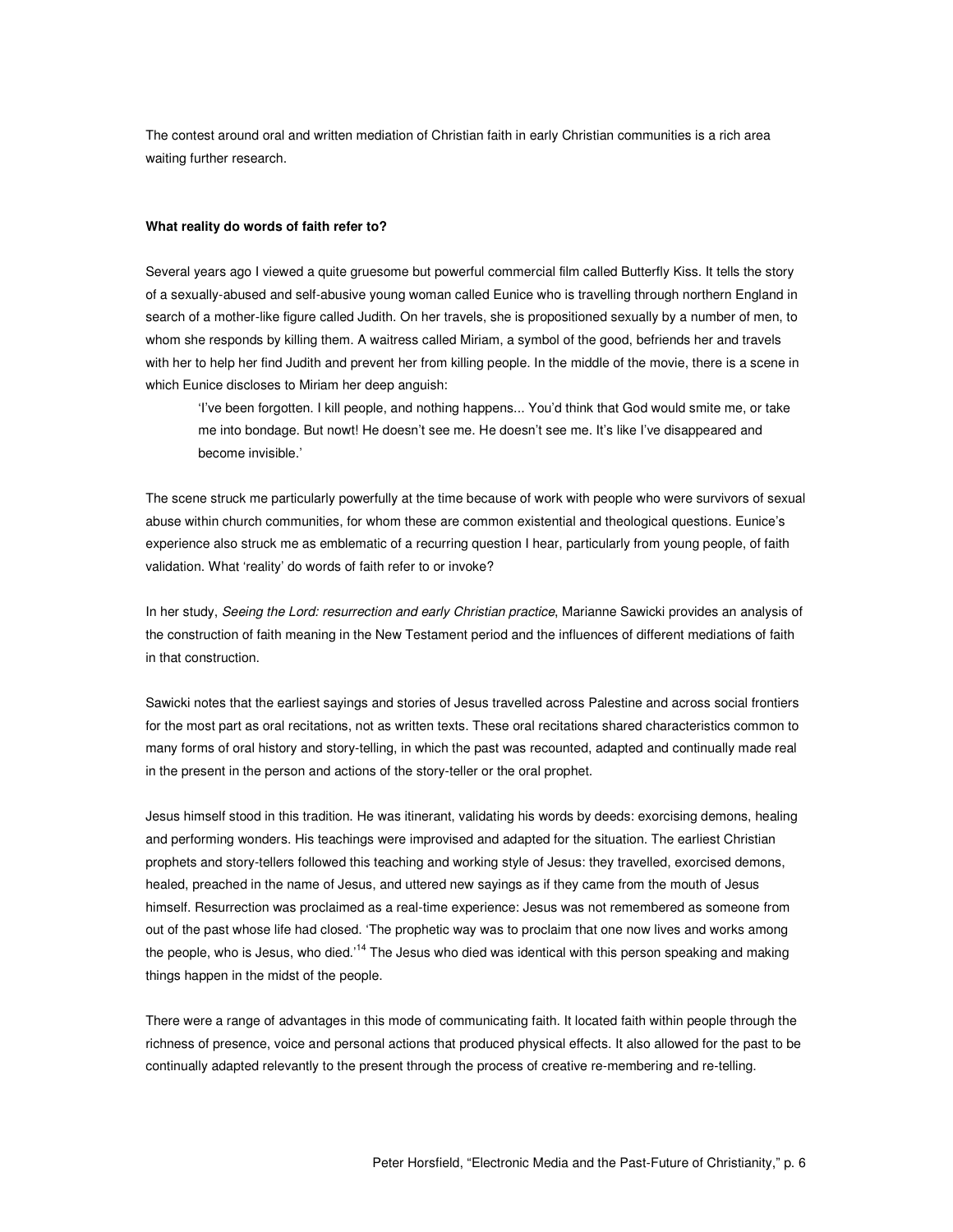But there were also a number of disadvantages. If the power of one's words was dependent on making things happen, things had to keep happening in order for the communication to be validated. If Jesus was continually saying new things through the prophets, there was an emerging problem of maintaining continuity between the new things Jesus was saying and the words of the original Jesus. Prophets were also notoriously undependable. Fired by the spontaneity of the spirit, they could often disappear just when you needed them.

These disadvantages created the practical need to locate the faith within something more stable. Writing had liberties of action that appeared to provide that stability. The original sayings and stories of Jesus began to be written down in order to preserve them. The past was stabilised and fixed in the written text.

In many ways the process of writing down the stories and sayings about Jesus was continuous with and complementary to oral tradition.<sup>15</sup>

But writing also created discontinuities with oral practices of faith. Writing down stories and sayings was an innovation and a significant departure from the style and method of Jesus.<sup>16</sup> While fixing the past in written text solved the problem of stabilising the past against continual modifications and the unpredictability of the Spirit, it created a problem of its own: that is, once Jesus was fixed in the past, how was one to have real-time contact with Jesus in the present? How can Jesus be risen Lord, how can Jesus perform present wonders, if Jesus is buried once again in the text?

The solution for the writer of the Gospel of Matthew and of Luke-Acts was through obedience. Jesus comes to life out of the text by readers and listeners following Jesus' teachings and by ritualising his presence. How do you know what Jesus' teachings are in a textual community? You need somebody who can interpret the text – a teacher.

The process of writing down the sayings and stories of Jesus therefore involved a gradual displacement of the mediation role of oral-prophets with the mediation role of teachers and leaders of the ritual. It involved also a realignment of the relationship between words and actions: away from the miracle-working presence of the oral prophets towards a focus on ethical behaviour and ritualised presence within the community.

As noted earlier, this shift did not happen without contestation and this contestation can be seen in various places. The writer of Matthew's gospel warns in a number of places against the danger of false prophets and prophetic signs. Gradually the kinds of works that were to be done in Jesus' name were no longer wonder-works but deeds of justice and compassion.

Within a textual community, teaching takes on a new significance. Sawicki notes how, in Matthew's gospel, Jesus' actions as a prophet were downplayed in the text as Jesus was constructed more as a teacher, consistent with the known Greek social practice of paidea. So Jesus was made 'real' by reconstructing Jesus in the text in a way that resonated with known cultural practices and roles. In the process, the role of the teacher became a significant one, for "in the days before widespread literacy and inexpensive printed bibles, access to the text is through teachers alone."<sup>17</sup>

Within this framework, the early gospels can be seen as more than just a written record of events. They represent a constructive media exercise, an effort to found the Christian movement on a particular media-based methodology of making faith real, i.e. grounded in the written text as a basis for teaching and ritualised presence.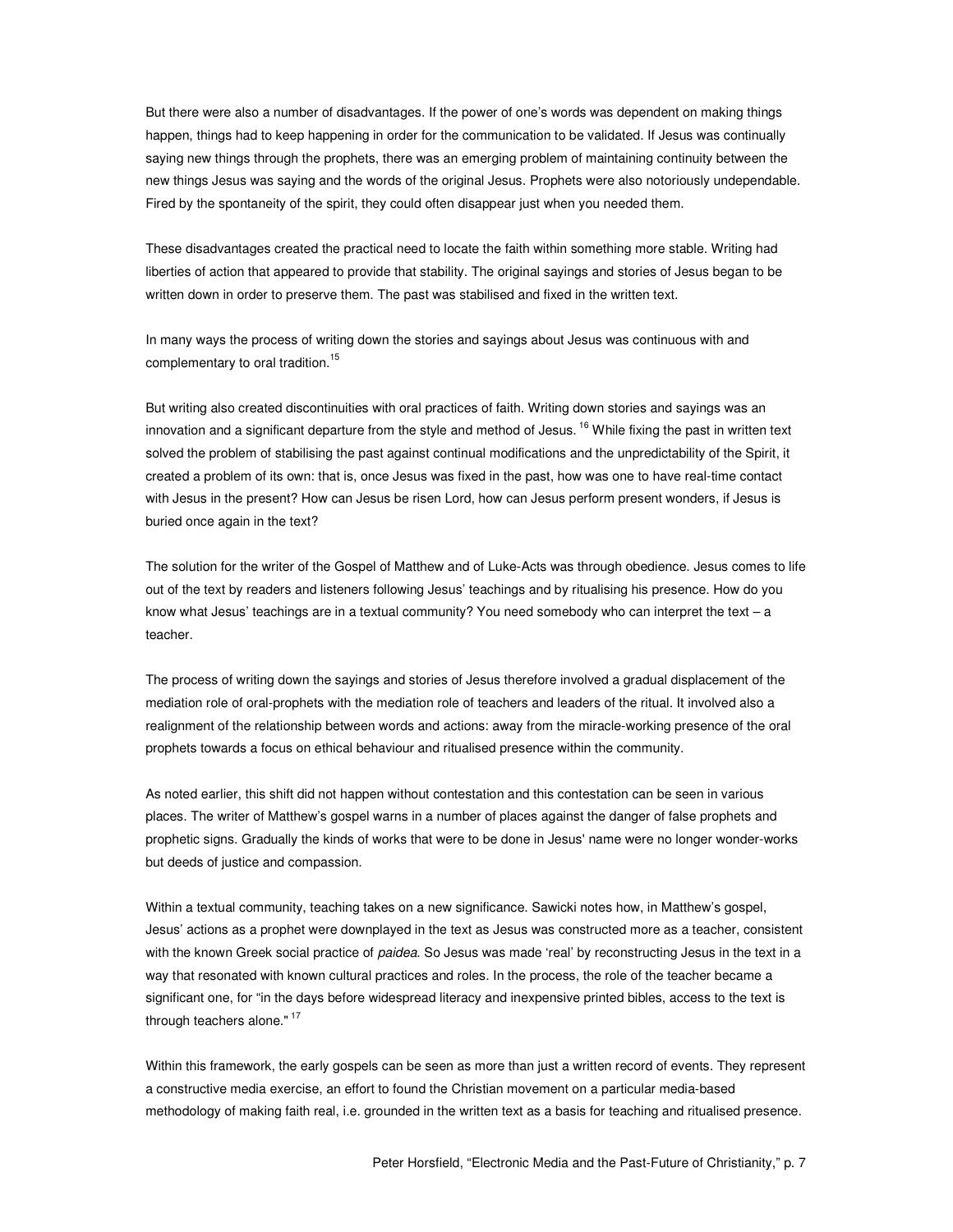In this context Matthew's attacks on the prophets, like the later attacks on the oral-prophetic Christian communities by those who were trying to establish Christianity through centralised, hierarchical structures, reflect more than just a difference of ideas. They reflect a polemic by particular groups who were grounded in a particular mediation of faith against differently mediated faith cultures that were seen as potentially subversive or damaging.

# **Continuation of contested mediation**

The method of making faith real by grounding it in a text, interpreted by accredited teachers into ethical actions and re-membering rituals has remained a very effective method for making faith real within Christianity to his point. To a significant extent, the 'reality' of the words of textual faith have been validated by the development of powerful religious institutions aligned with significant political, military and economic forces. Reality was constructed in the words through the churches' political and social power to discipline, socially ostracise, or even execute those who ignored them.

Today, there is a convergence of factors that are undermining these text-based strategies of making faith real. One of these is the decline in the social and political power of churches to coerce acceptance of preferred meanings in Christian words and symbols. The second is a radical shift in mediation and construction of social reality, away from the social and cognitive characteristics of text-based mediation within which 'official' Christianity has largely been based, to the more dynamic, transient and sensory fluidity of electronically mediated reality.

The consequence is that the social and cosmological view that gave meaning to Christian words and ritual practices is no longer there. The crisis in much of traditional Christianity is not just a crisis of institutions: it is a crisis of meaning. Faith words continue to have their own consistent internal logic for those who know the grammar, but increasingly they are losing their power to evoke material meaning for those whose feet are in differently mediated cultures.

The changes taking place in a major faith tradition like Christianity today cannot be fully understood without an analysis of the crucial role of different forms of mediation in the construction of culture and cultural meaning and the shifts that occur when that structure of mediation changes.

# **Notes**

<sup>1</sup> Australian National Church Life Survey, 1997.

 $^2$  Steve Bruce, *Religion in the Modern World: From Cathedrals to Cults* (OUP, Oxford, 1996). Bruce writes, 'The basic elements of what we conveniently refer to as 'modernisation' fundamentally altered the place and nature of religious beliefs, practices, and organisations so as to reduce their relevance to the lives of nation-states, social groups, and individuals, in roughly that order.' (p1)

 $3$  The fragmentation of religious culture that took place in the Reformation and post-Reformation period, according to Bruce, "was, in time, to see the widespread, taken-for-granted, and unexamined Christianity of the pre-Reformation period replaced by an equally widespread, taken-for-granted, and unexamined indifference to religion." Bruce, Religion in the Modern World, p4.

4 'Modernisation makes the church form of religion impossible. The church requires either cultural homogeneity or an elite sufficiently powerful to enforce conformity.... Modernisation also undermines the hierarchical and rigid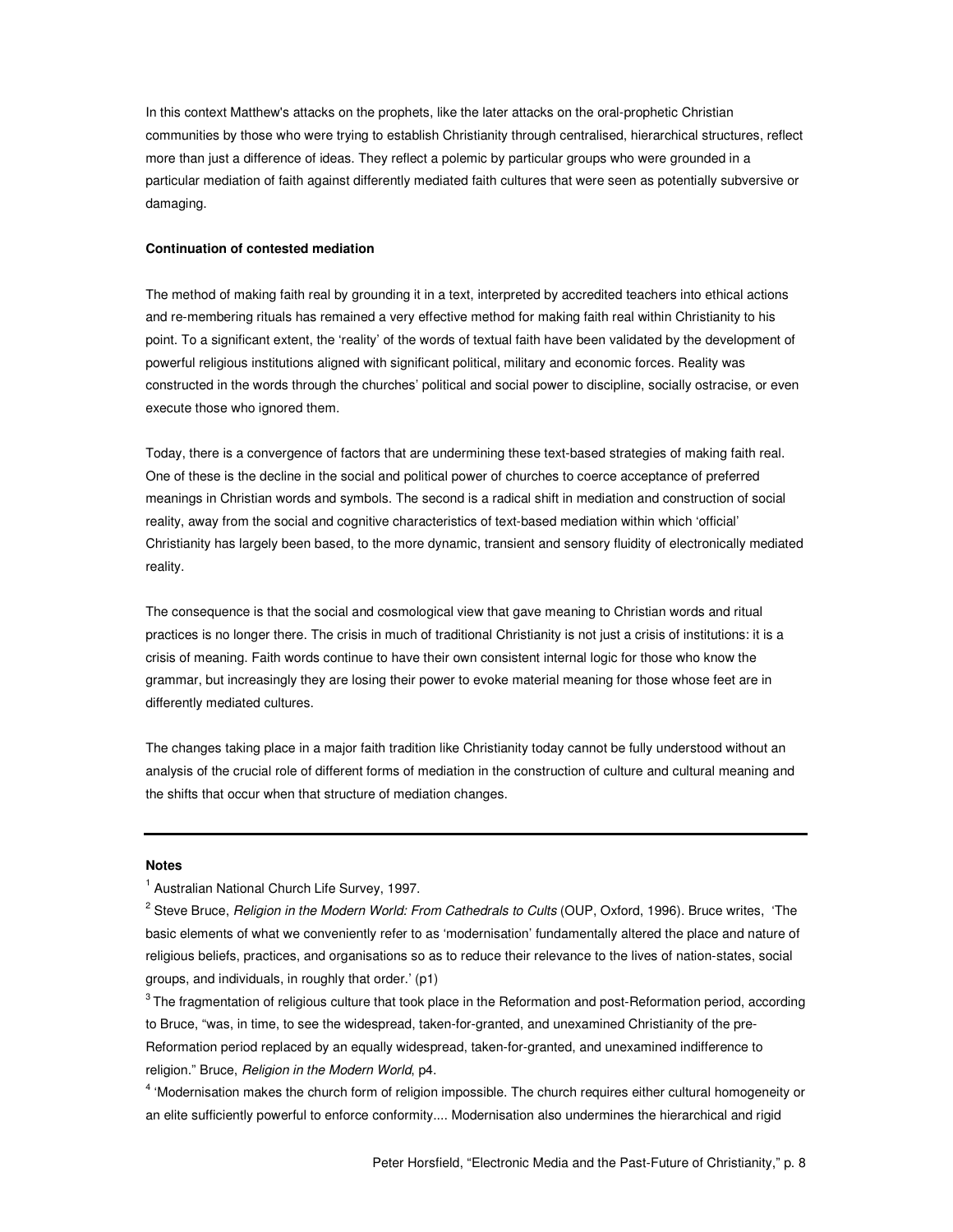social structures which permit the maintenance of mono-cultures.' Steve Bruce, "Cathedrals to Cults: The Evolving Forms of the Religious Life," in Paul Heelas, ed., Religion, Modernity and Postmodernity, (Blackwell, Oxford, 1998), pp23-24.

<sup>5</sup> Don Cupitt, 'Post-Christianity,' in Paul Heelas, ed., *Religion, Modernity and Postmodernity* (Blackwell, Oxford, 1998), pp218-19.

<sup>6</sup> Thomas Kuhn, *The Structure of Scientific Revolutions*, (Chicago University Press, Chicago, 1970).

 $^7$  Loren Mead, The Once and Future Church: Reinventing the Congregation for a New Mission Frontier (The Alban Institute, New York, 1991).

 $^8$ Hans Kung, *Christianity: The Religious Situation of Our Time* (SCM Press, London, 1994). Kung's paradigms are: The Jewish Apocalyptic Paradigm of Earliest Christianity; The Ecumenical Hellenistic Paradigm of Christian Antiquity; The Roman Catholic Paradigm of the Middle Ages; The Protestant Evangelical Paradigm of the Reformation; The Paradigm of Modernity, Orientated on Reason and Progress; and The Present Paradigm. <sup>9</sup> Elizabeth L. Eisenstein, 'The Emergence of Print Culture in the West,' Journal of Communication Winter (1980), pp99-106.

<sup>10</sup> Stewart Hoover, 'What Do We Do about the Media?' Conrad Griebel Review Spring (1993), pp97-107.

<sup>11</sup> See for example, Walter Ong, *Orality and Literacy: The Technologising of the Word* (Routledge, London, 1982). There is a range of criticisms of Ong's approach, such as Ruth Finnegan in Literacy and Orality: Studies in the Technology of Communication (Blackwell, London, 1988). Where appropriate it's important to address those criticisms. But for those who have never given consideration to any other view than that media are simply instruments for getting across one's message, Ong's work is useful for exploring the correlations between the characteristics of the form by which reality is mediated and the shape and character of cultural forms, practices and ethos that form around, through and within those mediations.

<sup>12</sup> Kathryn Tanner, Theories of Culture: A New Agenda for Theology (Fortress Press, Minneapolis, 1997). <sup>13</sup> Eric Osborn, 'Teaching and Writing in the First Chapter of the Stromateis of Clement of Alexandria, Journal of Theological Studies 10 (1959), pp335-43.

<sup>14</sup> Stephen Miller, 'Mavericks and Misfits,' Christian History 43 (1994), pp18-21.

<sup>15</sup> Kung, *Christianity*, pp167-68.

<sup>14</sup> Marianne Sawicki, *Seeing the Lord: Resurrection and Early Christian Practice* (Fortress Press, Minneapolis, 1994), pp85-6.

<sup>15</sup> 'These (Gospel) texts should be read as traces of oral practices occurring before the writing, continuing alongside the writing, and often persisting independently after the writing. Each saying had plenty of variants, and they could bundle with other sayings or stand alone, depending on the needs of the occasion. A Gospel writer had quite a few to choose from; or to put it another way, the writer had ample precedent to mix and match and improvise in accordance with traditional oral practices.' Sawicki, Seeing the Lord, p29

<sup>16</sup> 'There was a time when a textual, written Gospel was an oddity, a curious innovation amid the Jesus' movements. Sayings of and about Jesus ordinarily were recited to the accompaniment of certain distinctive practices, which could not be replicated in texts. The textual practice of writing itself does not come from Jesus; writing Gospels was an innovation introduced in several early churches. This new way of remembering Jesus severed the traditional interaction among spoken words and their context. The 'old' way, the way that arguably came from Jesus, was to vary the sayings about God's kingdom and to improvise.' Sawicki, Seeing the Lord, p29.

<sup>17</sup> Sawicki, Seeing the Lord, p87.